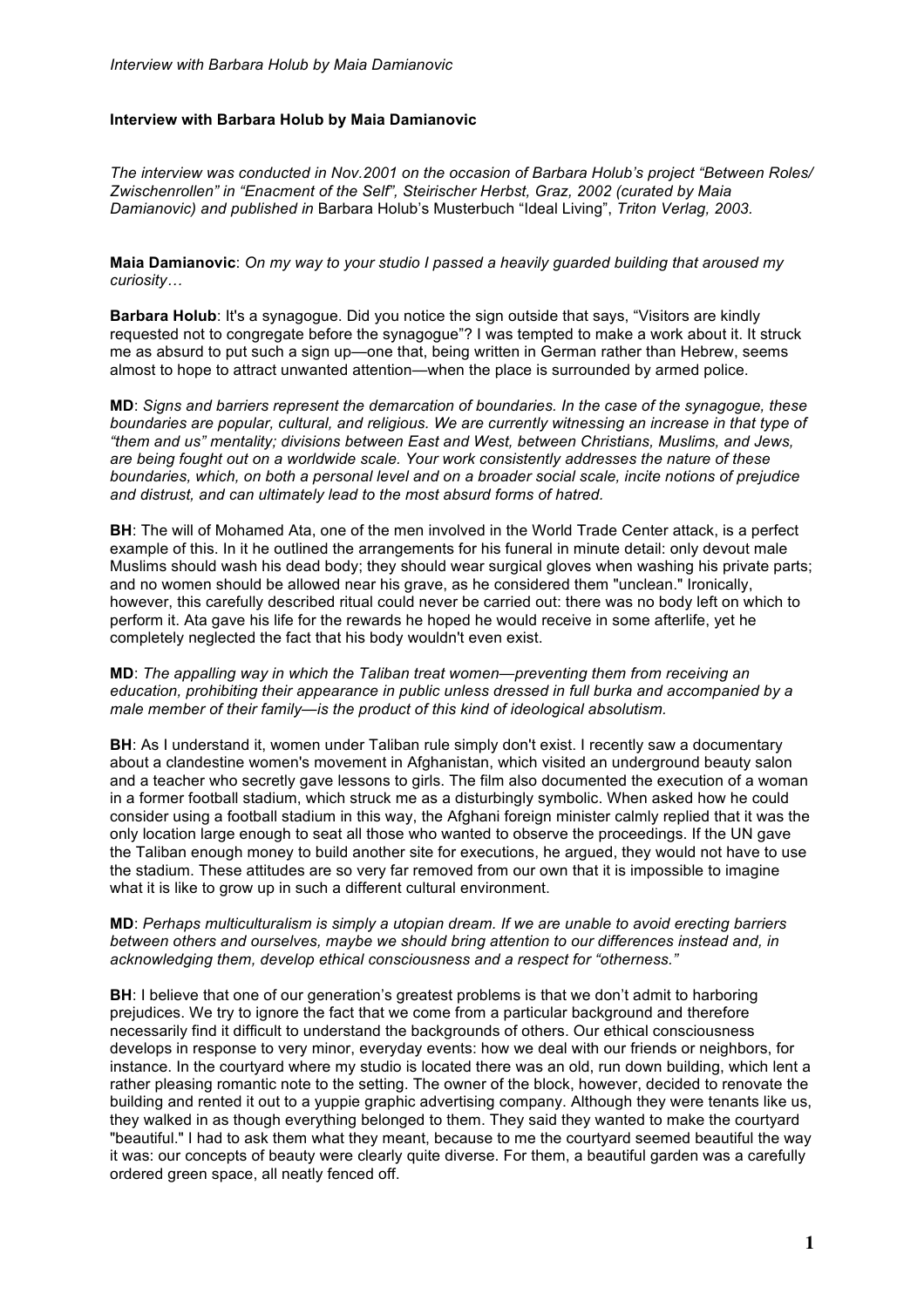**MD**: *This experience filtered down into your work* Between Roles, 2000, *where you placed two people on opposite sides of a fence and filmed their conversations. Where did your inspiration for the piece come from?*

**"zwischen rollen", 2000 video, 32 minutes**

## **The artist staged a garden situation with grass, a fence and garden chairs in her studio set next**  to a **..real**" fence in the courtvard. People were invited to participate in conversations ..across **the fence", which were video taped.**

**BH**: I had been following the development of the Housing Estate Pilotenweg (Arch. Herzog, de Meuron, Krischanitz und Steidle). It was especially interesting to see it when all the houses were built, but the gardens were still empty plots waiting for each new owner to impose something of their own personality. To me, these gardens were symbolic of the emancipation of the owners from the constraints of the architect's vision. I had always thought it was notable that the "artist's impression" of what a finished estate might look like seldom showed people actually using the buildings or amenities in a functional way. When I later returned to Pilotenweg, I was quite amazed by what varied gardens people had created in their little plots, even though many were furnished with identical Home Depotstyle products. It was a wonderful example of the scope for individuality within the standardized. Inspired by this, I created an idyllic bucolic setting, with real green turf and two loungers on either side of a brown picket fence, for *Between Roles*. I also offered all the participants the possibility of using an alternative "real" outdoor setting in the courtyard in front of the studio.

# **MD:** *How did the presence of a video camera and the "staged" quality of the setting in Between Roles affect he participants' conversations?*

**BH**: I think most of the participants just pretended that the camera wasn't there and that they were simply talking amongst friends. For some, however, it was harder to relax because they were being filmed in conversation with someone they had always wanted to meet. I tried to make everyone feel as comfortable as possible, allowing them to develop their own relationship to the setup. It was interesting how, for some, being filmed seemed like an opportunity to express their own opinions, even though the physical setting of the piece was not conducive to such an approach. I was surprised that the issue of trying to cross the fence was raised in only one conversation, although I had not made it difficult to pass or cross the fence. The pair in question had established a good rapport and subsequently felt increasingly uncomfortable about being separated. Without making a big show of it, , one of them said simply, "I want to sit with you on your side."

**MD**: *Quite a few recent social theories, emphasized the importance of the group, of the collective and collectivity, yet this approach also tends to lead to the formation of ideologies. The set up of* Between Roles*, on the other hand, encourages a more intimate form of dialogue, one in which personal prejudices are revealed and explored. In* Tales of Love*, Julia Kristeva draws our attention to the difference between the general authority of discourse and the personal intimacy of dialogue.* 

**BH**: In my pieces I try to locate the difference between the personal, intimate and public discoursive demension. I try to explore both the private and public arenas by setting my works in a noninstitutional context and then transporting them into the institutional. I like to create environments in which, although I have set predetermined parameters, anything might happen. As a result, unplanned, at times subversive, elements emerge in my work. On the other hand, of course, an analytical, theoretical academic foundation is also important. I feel I have succeeded with a piece when it can be read on both levels.

# **Annex b, 1999/2000, video (unedited)**

Two sites were investigated: the housing estate "Fontana" in Oberwaltersdorf about 30 km **south of Vienna, and the veterinarian border control station at Nickelsdorf. Fontana is an example of a European "gated community" and utilizes various architectural styles, ranging from ancient Roman villas to American bungalows. All the buildings are arranged around a lake with golf course. The artist conducted a series of interviews with the estate manager, residents and potential home buyers at Fontana and held a "guided tour" at the border control**  station at Nickelsdorf, questioning what impact the "threat of crime" has on producing **architecture.**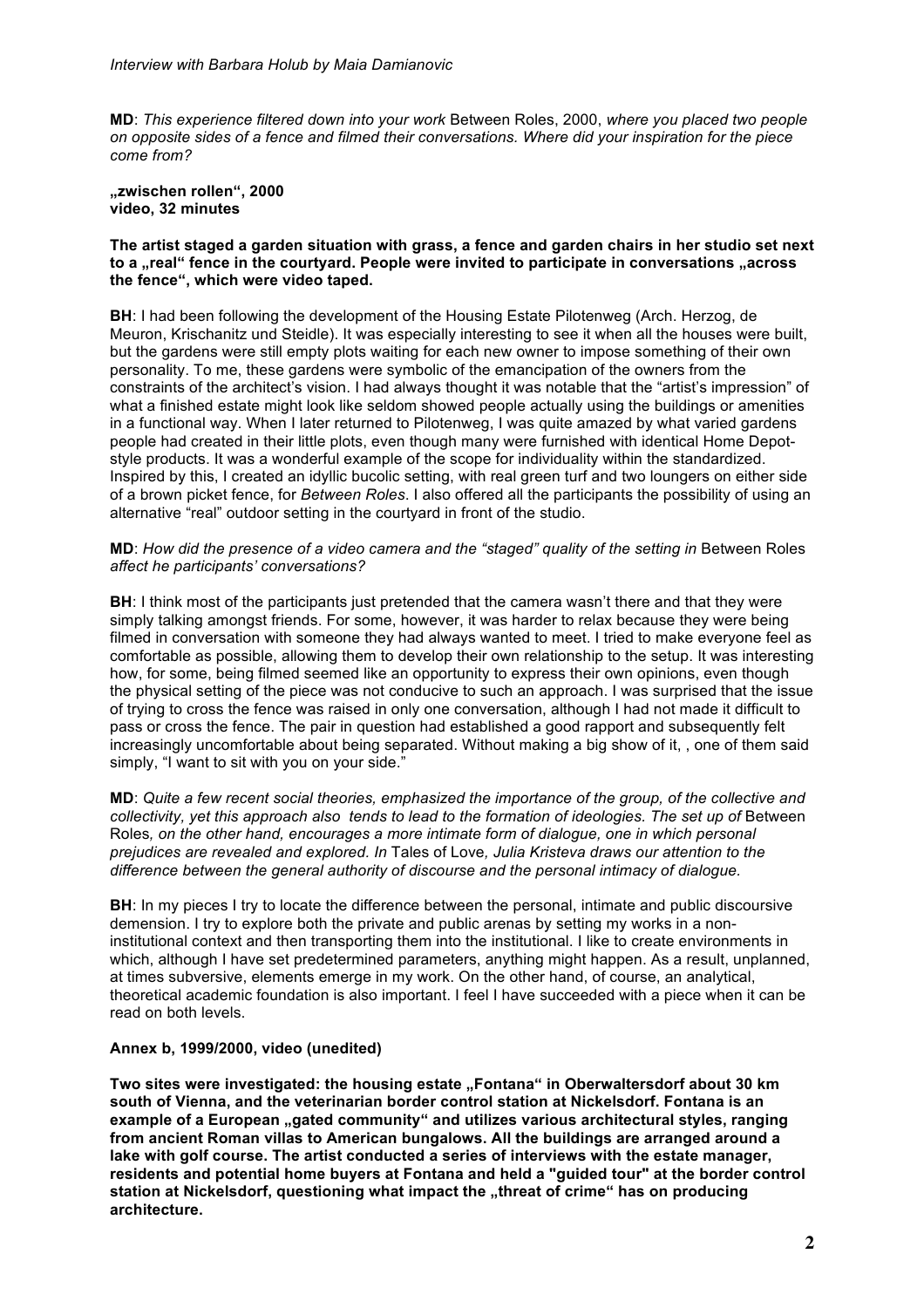**MD**: *Your video Annex B from 1999 addresses the issues of insecurity, distrust, exclusion, and exclusivity within the community. It delves into the realities of a fenced-in, protected residential area and, in the process, raises questions about the ambivalent relationships between control, freedom, and security. Being "gated" simultaneously implies being included and protected, whilst at the same time being excluded and having limited autonomy. In each case there is a tinge of xenophobia.*

**BH:** Unlike some of the gated communities in the US, there were no visible signs of "gating" in the neighborhood where I shot my film. When I spoke to the community's Canadian manager about this, he explained that they had been very careful to avoid any aggressive symbols of exclusion because they thought that Europeans might be uncomfortable with them, due to the repercussions of World War II.

**MD**: *Ironically, of course, despite being provoked by notions "political correctness," such an approach, with its endorsement of a collective amnesia of the past, is equally exclusionary. I find these PC attempts to deny the existence of differences between people most disturbing. Listening to your interviews with the residents of the gated community, one can sense their desire to emphasize the "normality" of their longing for security and comfort, and to play down the aspect of exclusion. There is a strong undertow of propriety and "harmlessness" to their words. Yet, a more open discussion of their prejudices and fears might lead to a better understanding of their fellow man.*

**BH**: I would like to confront notions of "political correctness" in my work. It's time we found the courage to admit that we simply aren't PC, that humans aren't perfect. Conforming to prescribed notions of what is PC requires a non-involvement that negates our individuality. We are brought up not to discuss or admit to our prejudices. These were issues I hoped to articulate in *Annex B*

**MD**: *Distrust, discomfort, and fear are particularly in the public eye at the moment because of the socalled War Against Terrorism. Consequently, works like* Annex b *and* Between Roles *gain a particular pertinence.*

**BH**: *Between Roles* and *Annex b* became pertinent in ways I had neither intended nor foreseen. Of course, the work of any artist takes its inspiration from a particular socio-political climate, but it was never my aim to promote any particular cause, and I don't want these works to be interpreted as a comment on the present crisis between the West and Islamic fundamentalism.

**MD**: *After watching the* Annex B*, I was struck by a conflicting sense of contentment and loss. It reminded me somewhat of utopian-dystopian literature, in particular* We *by Russian author Alexi Zemyatin, where the residents have everything they supposedly need to make life comfortable, yet their lives are rigidly regimented by rules they must obey. Increasingly, our society is moving towards this utopian-dystopian middle ground. The* Annex B *deals not only with physical segregation, but also reflects on how the denial or exclusion of otherness can lead to a standardized, middle-of-the-road existence. We relinquish our independence and individualism in a kind of Faustian exchange for security and creature comfort.*

**BH**: For me it's based on *Begeisterung*, or enthusiasm—something so common in childhood. When you're young it seems there are a hundred things to discover: how to climb a tree or scramble down into a cave, how to build some strange fantastical machine or find a "hidden treasure" that adults don't know about. The problem starts once we become caught in the comfortable trappings of a globalized service culture; this freedom of spirit is no longer appreciated.

**MD**: *Globalization is a modern-day form of cultural and geographical colonization, motivated not by individual needs, but by an attempt to bring the whole world into line with the West's socio-economic model. A broad selection of people worldwide, however, is becoming increasingly suspicious of the relentless onslaught of material promoting the "humane" and "democratic" benefits of globalization. It seems increasingly apparent that globalization simply replaces the need for cultural economics based on culture with an economy based on capital.* 

**BH**: We are all influenced by economics to some extent. Even the time we spend together could be seen in economic terms: "Is it really worth my spending two hours with Barbara? What can I get out of it?" I'm slightly exaggerating, of course, but I do think that one of the main problems of the twenty-first century is our obsession with material aspects. I'm curious about how and when we decide we can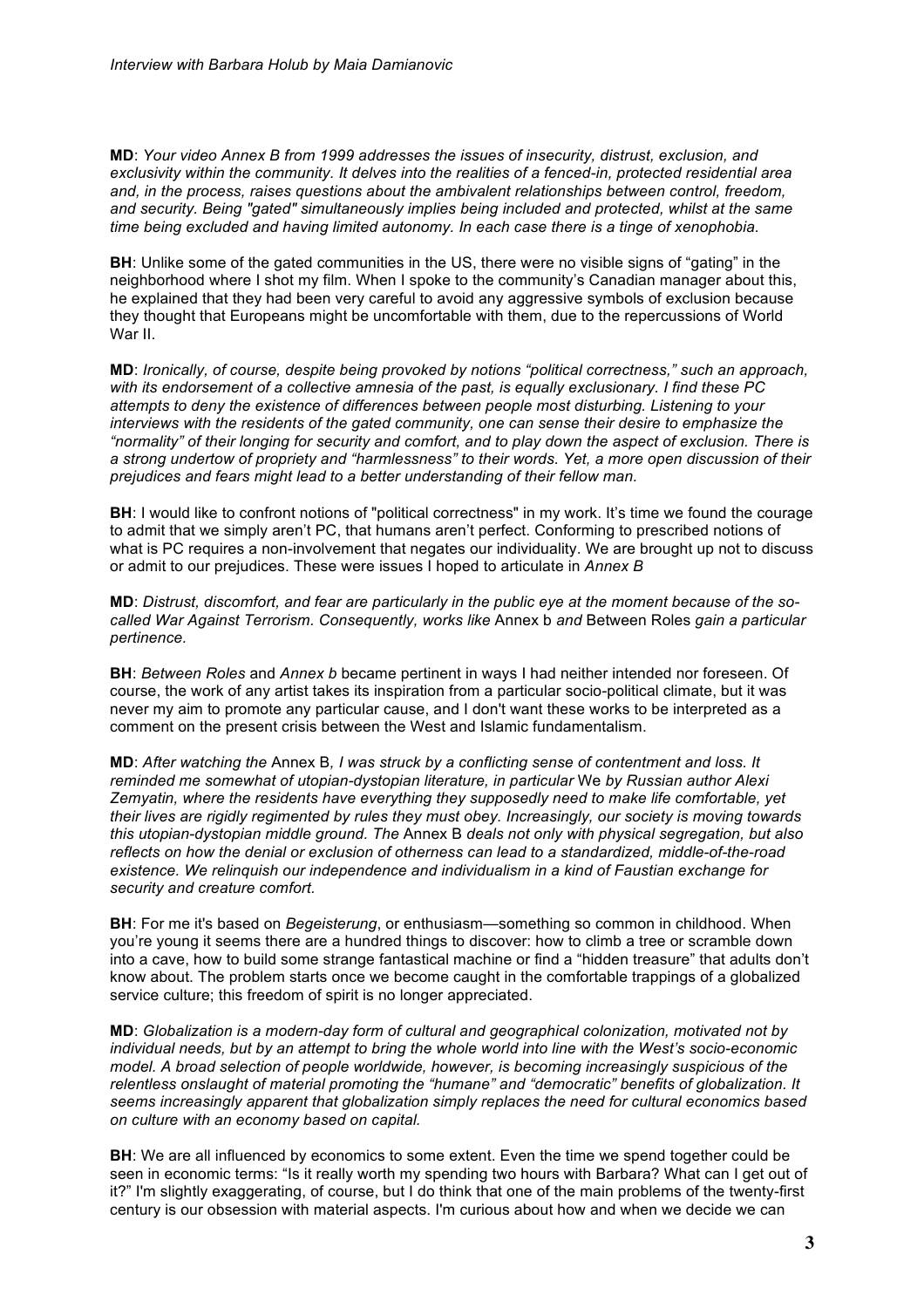afford not to evaluate what we do from an economic perspective. Gardening is a fascinating, and rare, example of people being prepared to put in labor without being paid in return, especially nowadays, when everybody complains that they don't have enough time. There would seem to be no other explanation than that gardening gives pleasure. In *Between Roles* I wanted to create a relaxing garden atmosphere and then observe how participants would react to the one disturbing or strange element in the whole situation—the small picket fence.

#### **MD**: *When I look at your work, I'm struck by the absence of, let's say, an ideologically controlled direction.*

**BH**: I believe that theory should emerge through practice and my method is not obviously didactic. When I worked as an architect I usually was the only woman in meetings with politicians, developers etc. and currently I'm the only woman involved in our project for the Graz 2003 cultural capital, yet I have deliberately never chosen to use gender issues as the central focus of my work. I don't think highly simplified divisions such as "female" or "homosexual" make for effective political or critical art. I'm very much against generalizing about how we "belong" to this or that group. I came across a marvelous example of this while making *Annex b*, 1999/ 2000 at the veterinary border control station that monitors the health of animals being moved across borders for food consumption. All of us being taken around the center were given the same white hygiene caps similar in style to military or police caps to wear. When I asked why the design of the caps was so elaborate, they explained that they had had to create something dignified as they were often visited by politicians and heads of state. So the same caps are worn by the truck drivers and by both elite and ordinary visitors alike. It struck me as fascinating that equality came from the highest level in the hierarchy: the workers dressed up rather than the politicians dressing down. I was particularly interested in this detail because the upsetting of hierarchical systems is an underlying aim in all my works, even when they seem quite harmless.

**MD**: *Yes, the harmlessness in your work is only apparent. I believe that ideological didacticism and formal transparency are the underlying problem to a lot of contemporary neo-conceptual work. Much of it has become conservative; in the sense that it is based on tautological arguments and forms that don't go beyond familiar parameters. This result reminds me of Gilles Deleuze and Felix Guattari's theory of the "body without organs": art that desires to achieve some sense of "deep meaning" whilst remaining transparent and uninventive. You seem to address some of these issues in the piece about childhood,* mit vorgelhaltener hand, *presented at the Vienna Secession.* 

#### **"Mit vorgehaltener Hand", 1999** double video projection, 43'

**Common phrases in the German language referring to childlike behaviour or expectations** 

**related to adulthood were the bases for conversations the artist held with people from her**  environment, as well as with "representatives" of corporate life - employees of the Porsche **central administration headquarters in Salzburg. The other video shows children who were asked to perform certain gestures like holding a hand in front of their mouth, when you feel embarrassed - gestures which usually happen spontaneously. In order to emphasize the**  aspect of performance and what happens "in between" (what can be seen, in between **expectations etc.), this piece was edited in slow motion, once in a while almost transgressing the border to the video with the adults.**

**BH**: When I edited the conversations with adults from *Mit vorgehaltener Hand*, I began with the more superficial, innocuous parts. From there I moved on to the deeper layers, the ones that are usually hidden, the ones that we don't dare address because they make us feel uncomfortable or question the very principles on which we have built our lives. Similarly, the pretty garden set-up of *Between Roles* looked perfectly innocuous and the role of the fence was not made clear right from the start. I wanted it to remain obscure and elicit different emotional responses from those involved by offering several possible interpretations.

**MD**: Mit vorgehaltener Hand*, explores how our cultural archive—the accumulated written record of a society—influences identity. Childhood is positioned in an ambivalent border between social and cultural authority that will lead to social assimilation and something that's outside of that.*

**BH**: Actually, the piece for the Secession was a parallel project to one I did for the Porschehof in Salzburg. I wanted to demonstrate how the German language contains a lot of sayings that reference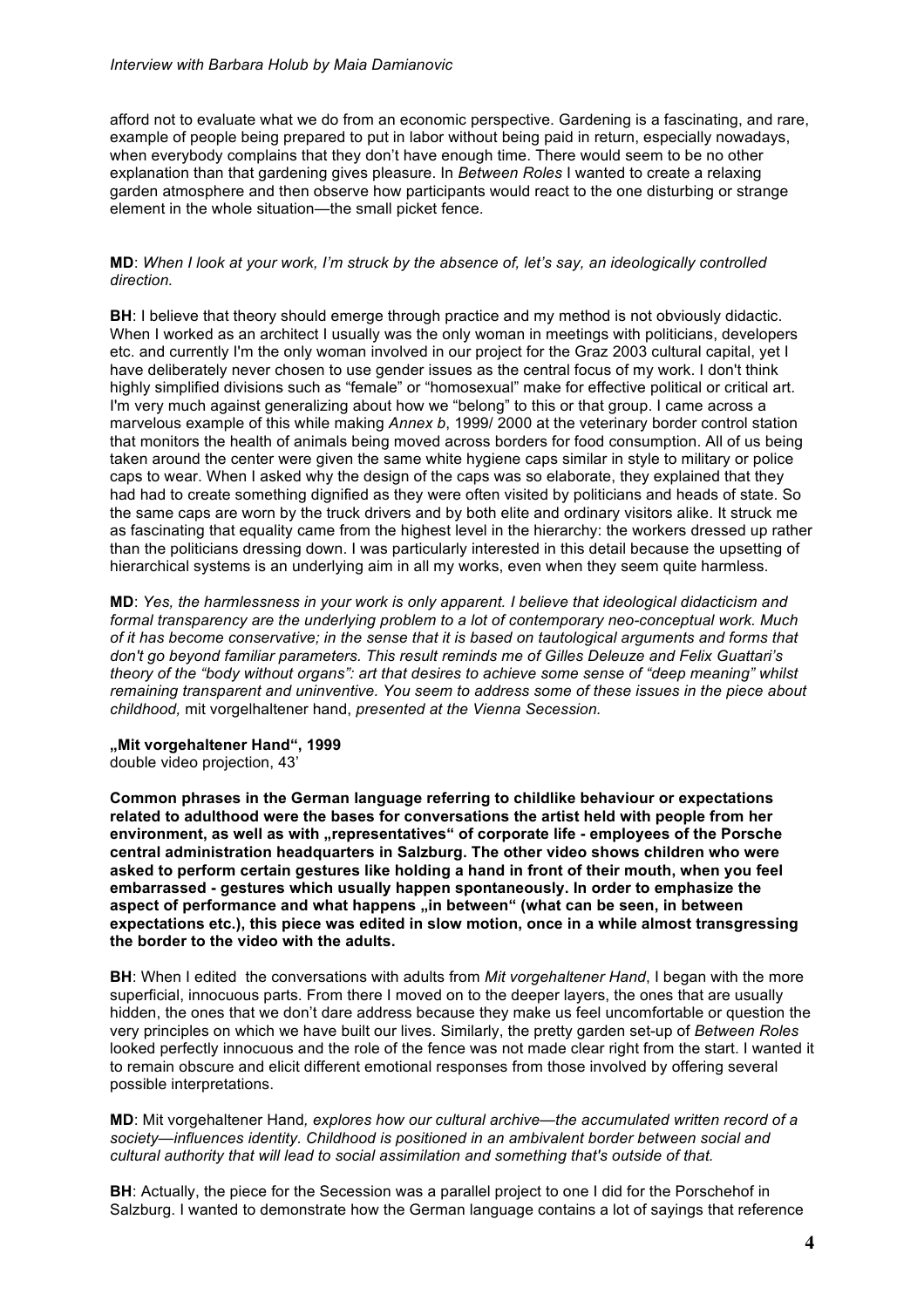adulthood and childhood. For instance, the expression "Stop behaving like a child!" implies there is a universally agreed standard for what is acceptable "childlike" and "adult" behavior. Such definitions are also related to our professional lives, where an unwritten, and at times even unspoken, code of conduct actively operates. This code exists within the art world too and on a broader cultural level. My main interest in *Mit vorgehaltener Hand* was to use those verbally defined boundaries between childhood and adulthood to explore how we behave in certain roles and at which moments we want to cross the line—not in extreme situations, such as when we go in search of exotic gratification on vacation, but how we need to express ourselves independently, free from behavioral restrictions, in everyday moments.

**MD**: *The seating arrangement for the viewing of* Mit vorgehaltener Hand *was rather unusual. The seats were at a right angle to the video projections on the wall, so when you sat down you had to turn your head deliberately to see it and the first thing you actually saw was the head of the person sitting next to you*.

**BH:** The set-up was a replica of the seating arrangement in the departure lounge of Vienna airport. I wanted to explore the relationship between the presentation of the work and the audience, to see to what extent the maker of the film can influence how the viewer perceives the work and how involved they become with it. In many ways *Mit vorgehaltener Hand* was closely related to film. The two videos were each 45 minutes long, so in total they ran the length of a feature film. This was a complete contradiction of our normal expectations of video art: usually we just wander into the gallery, stay for two or three minutes, ten at the most, and then leave. I took these viewing habits into account, but even if you stayed for only five minutes of *Mit vorgehaltener Hand*, you would already have a strong sense of involvement and of how the viewer is drawn ever deeper into the piece.

## **MD**: *Your predilection for the interview format presents the listener-viewer with a highly subtle form of communication; one that might justly be described as "giving" or "generous."*

**BH**: For *Mit vorgehaltener Hand*, I filmed conversations that lasted all evening, which flowed from one topic to the next. I made no distinction between the people to whom I was talking and myself. And because I was happy to give as much personal, and at times highly emotional, information as my interlocutor, the conversations frequently broached more intimate topics. I wanted to give the participants the chance to explore various emotive and psychological dimensions without any attempt on my part to pigeonhole them to fit my conceptual agenda. The idea of merely addressing someone, without any sense that communication is a gift, rather disturbs me. Of course, I cannot deny that, even if I address the people participating in my pieces as equals, there is still some form of hierarchy, because I'm the author and even if I concede the performers a certain amount of freedom, it's clear that, in the end, I'm the one who edits the material: it's my vision and I decide how I want the audience to perceive the piece.

**MD**: *With your quasi-documentary approach that uses the spontaneity of dialogue to great effect, the overall creative expression of your work is more grounded in reality than metaphor. In today's supermediated, spin-doctored society, "reality" can be interpreted on any number of different levels. Recently, there appears to have been a shift in art making towards a reassessment of reality and a questioning of political and social authority.*

**BH:** I prefer to avoid using metaphor in my work and employ eminently recognizable symbols to which everyone can relate: deliberately obtuse artwork strikes me as dull. To some extent I have always been interested in deconstructing metaphors. In *Mit vorgehaltener Hand* I investigated how the German language operates with sayings referring to the difference between adulthood and childhood. We seem to have common understandings or shared metaphors about what is childlike and what is adultlike behavior, as if those were precise definitions. The familiar suburban settings of *Between Roles* and *Annex b / SET!* were intended to make viewers feel comfortable and subsequently lead to the discovery of other secret or hidden elements—elements that perhaps I myself hadn't seen. When making *Mit vorgehaltener Hand* I wanted to edit the video in a way that would make it difficult to be sure whether it was a documentary or whether it was fiction. When someone asked me whether I had scripted the dialogue, I knew it had worked. When you look at a documentary, you know it's a documentary and you can maintain a safe emotional distance from the person talking. I wanted to strip away that element of safety.

**MD**: *What do you make of these pseudo-documentary reality TV programs?*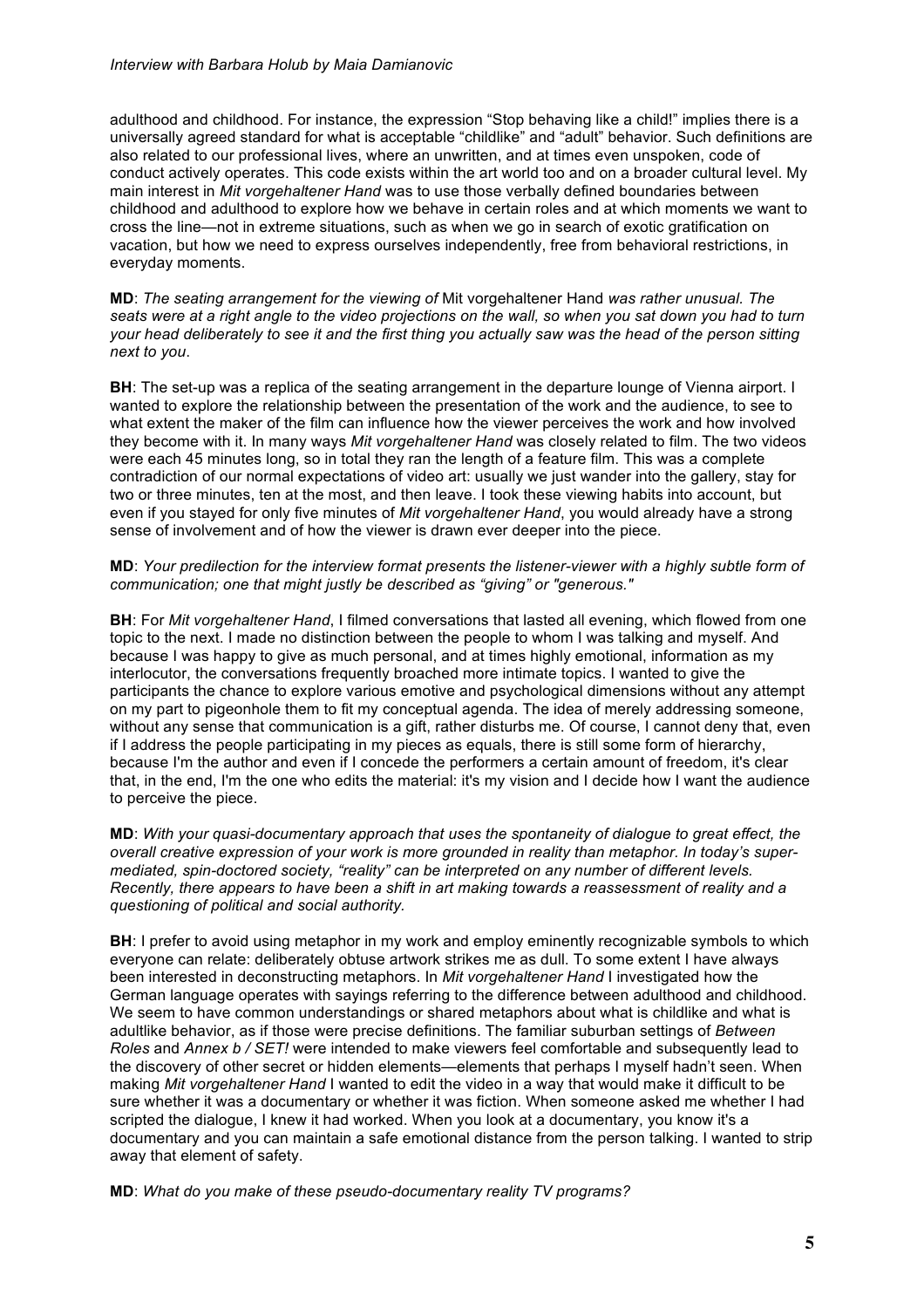**BH**: Reality TV stems from the lack of adventure in our everyday lives: watching it is a way of making up for that lack. Perhaps it's too easy to dismiss these types of show, but I still think the general public is cheap for indulging in them. It's also true to say, however, that on a more subtle level, art's relationship to its audience echoes some of the traits of reality TV.

**MD**: *The precursor to reality TV was a show made in 1973 about the Loud family from Santa Barbara, California, which broadcast snapshots from their everyday lives over a period of time. By the end of the series, the husband's extramarital affairs had been exposed, his wife had kicked him out of the family home, and son Lance had declared he was gay. Reality TV highlights the fine line between performing and acting because, although people are supposedly "being themselves," they are aware that they're being filmed.*

**BH**: The people I film always know what is going on. I would certainly never seek to emulate Elisabeth T. Spira, whose works are, in my opinion, exploitative and voyeuristic. For one of her "Alltagsgeschichten" she visited the popular weekend spot of Danube Island near Vienna to film fat, middle-aged men and expose their modest intellect. Her subjective interpretation was neither personal nor innovative, but simply prejudicial and served mainly to entertain her audience.

**MD**: *Your work indicates a certain absence of passion, compassion, love. The boundaries you explore—whether through one of the* Between Roles *conversations, or one of the interviews with those in the* Annex b*—identify a dispassionate territory that is institutionalized and controlled.*

**BH**: For me, passion is the one thing that makes life worth living. Our whole being should be oriented towards passion and love. But I would never want to illustrate this, or try to offer an example, because it would be limiting for those who set out to follow it. I would rather show an absence of passion, expose a need for it, or maybe create a desire for it. In my opinion, Danish director Lars Von Trier's Dogme-95 films, such as *"Idioten"* are incredibly successful, because they establish the rules of Dogme-95, whilst simultaneously rejecting all standards and commonplaces. This is something I would like to achieve in my own work.

**MD**: *Elements of your work call to mind Umberto Eco's novel* The Name of The Rose*, which also deals with the overstepping of boundaries. In Eco's work, a conservative monk poisons those of his fellow brethren who have read Aristotle's* On Comedy*—a book found quite by chance in the library*  archives—because he cannot accept the topic it discusses. In a highly touching way, The Name of The Rose *criticizes prohibition and the setting of prejudicial parameters and limitations. I think your work is essentially about making these parameters visible.*

**BH**: I like to generate new standards by which to judge things. Not because I want to judge—in fact I don't like the word "judgment" at all—but because if you want to make people question their judgments, you have to throw the field open. In order to involve people in my work I have to offer them something they can relate to, such as preformed, standardized judgments about where the boundaries or limits lie. The pieces I'm working on at the moment explore what seduces someone to commit a crime and how quick we are to judge other people's behavior. I'm not talking about serious crimes, but those petty crimes that would not be prosecuted, yet nonetheless concern the temptation to forget certain limits. I base the works on photographs of situations I either chance-upon or have set up. An appropriate analogy for these new works would be a child's drawing book. The ink drawings outline the images so that there is no hierarchy to the presentation of the information—each part of the drawing carries the same value. It thus falls to the viewer to emphasize certain aspects, or to make new associations.

**MD**: *Although the outlines of the boundaries themselves remain perfectly visible…*

**BH**: Naturally, the outlines are very clear, and this is also a problem when translating the photographs into drawings: shadows and grey scale information are impossible to create in this technique. And so a number of the images can no longer be read clearly. Only when I give the works titles is the possibility introduced of those minor "crimes" having been committed.

## **"Swinging", video, 2001**

**A video shows a teenage girl on a children's swing, reaching higher and higher, until her legs fall down vertically: This action is edited in between with the same girl moving back and forth**  in a very controlled way on a porch swing (which is called "hollywood swing" in German).